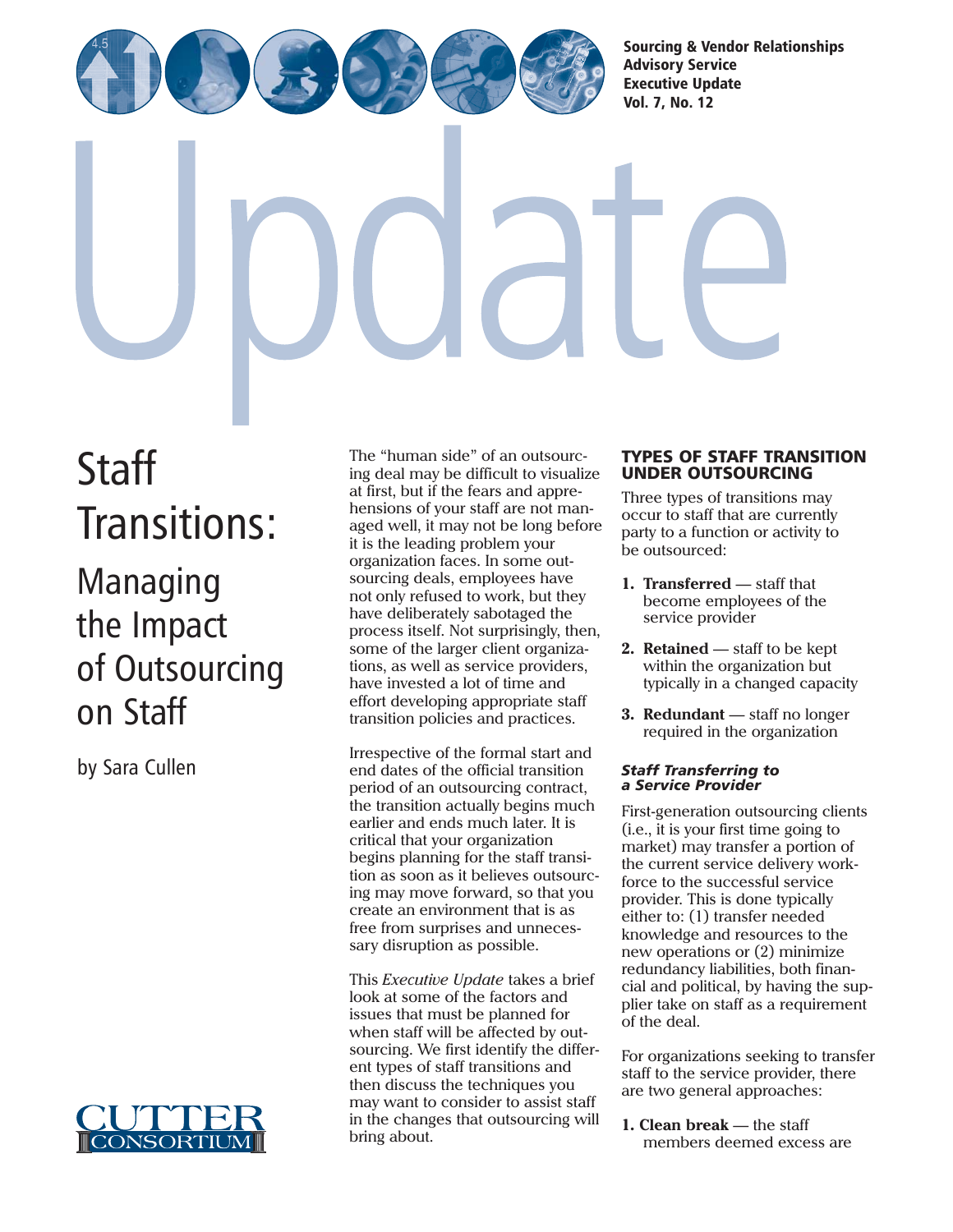provided with their redundancy entitlements, and their possible future employment with the service provider is left for the service provider to manage.

2. Negotiated transfer - the staff members to be transferred to the service provider are agreed between the parties, as well as the terms and conditions of their employment.

The clean break is a popular approach, as it is the less complex option of the two. Fundamentally, the client makes redundant all staff it no longer requires and pays out any entitlements accordingly. The service provider is then free to interview, make offers, and employ any of the staff members as it sees fit. However, it does leave the client with the total redundancy liability and leaves staff members with uncertain future employment prospects. Unionized environments may have significant issues with the approach and may strike over the deal or seek to generate negative publicity for the organization over it. Governments also may be sensitive to such arrangements since outsourcing may raise the unemployment rate, even if only temporarily. And lastly, some organizations have chosen not to use the approach because staff members receive redundancy payments for their jobs, which in fact, they will still be performing, albeit under a new employer. This can be controversial; particularly for public-sector organizations keen to avoid adverse reaction to taxpayer-funded "double dipping."

The negotiated transfer approach is used when the organization wants to ensure some staff are transferred to the service provider to maintain knowledge continuity, or if the service provider's ability to successfully deliver is dependent upon a certain number of staff transferring. The simplest option here is a very basic transfer, whereby the organization has only a single requirement over the service provider to

make offers to a specified number of staff members.

Anything additional becomes more complex and must include agreement between the parties on the following issues:

- The individuals who will be transferred, subject to the individual agreeing
- The interviewing and recruitment process, as well as the hiring criteria
- The specific employment conditions
- Where staff will be employed, including location and business unit
- What liabilities will be transferred to the service provider and what will be paid out by the client
- The minimum guaranteed employment period whereby the service provider is not allowed to make the staff redundant and can terminate only for cause that has followed an agreed due process
- Guaranteed training and development

This approach is sometimes preferred by clients to minimize redundancy liabilities; it also demonstrates that the organization is looking after its staff and ensuring that as few jobs as possible are lost. Unions may get involved to ensure that membership continues, as well as to maintain that the employment conditions are no less than what the employees previously had. However, it often requires extensive negotiations with the service provider, particularly if the conditions are better than the rest of the service provider's employees, or if the service provider does not actually want the staff members and is reluctantly taking them in to win the contract.

## *Staff Forming Part of the Retained Organization*

The staff and functions staying within the organization are known as the "retained organization." For example, one may outsource most of a hardware maintenance function but retain emergency breakdown inhouse, or it may outsource the training but retain program design inhouse.

Most organizations have some form of retained organization once their outsourcing deal has been concluded. Frequently, though, client organizations may not need to retain any residual functions, instead keeping only a contract management role. If you plan to have a retained organization, staff jobs will undoubtedly change and involve some form of interaction with the service provider. Staff may have an oversight responsibility over the service provider's work or need to provide assistance, information, or directions in some fashion. You will depend on these staff members to make the agreement work.

It is important to note that as a result of the transition process, some retained staff may develop what has become known as the "survivor syndrome." These employees may experience a number of dysfunctional feelings about surviving the "chopping block": they may feel guilty, defensive, and possibly even aggressive to their colleagues and most certainly toward management. Your understanding, and the actions you put in place (described later in this *Update*), will determine how quickly your retained staff become fully productive and, ideally, highly motivated.

# *Staff Being Made Redundant*

If you are a first-generation outsourcing client, staff redundancies might be one of your issues. Making staff redundant is one of the most difficult and unpleasant tasks a